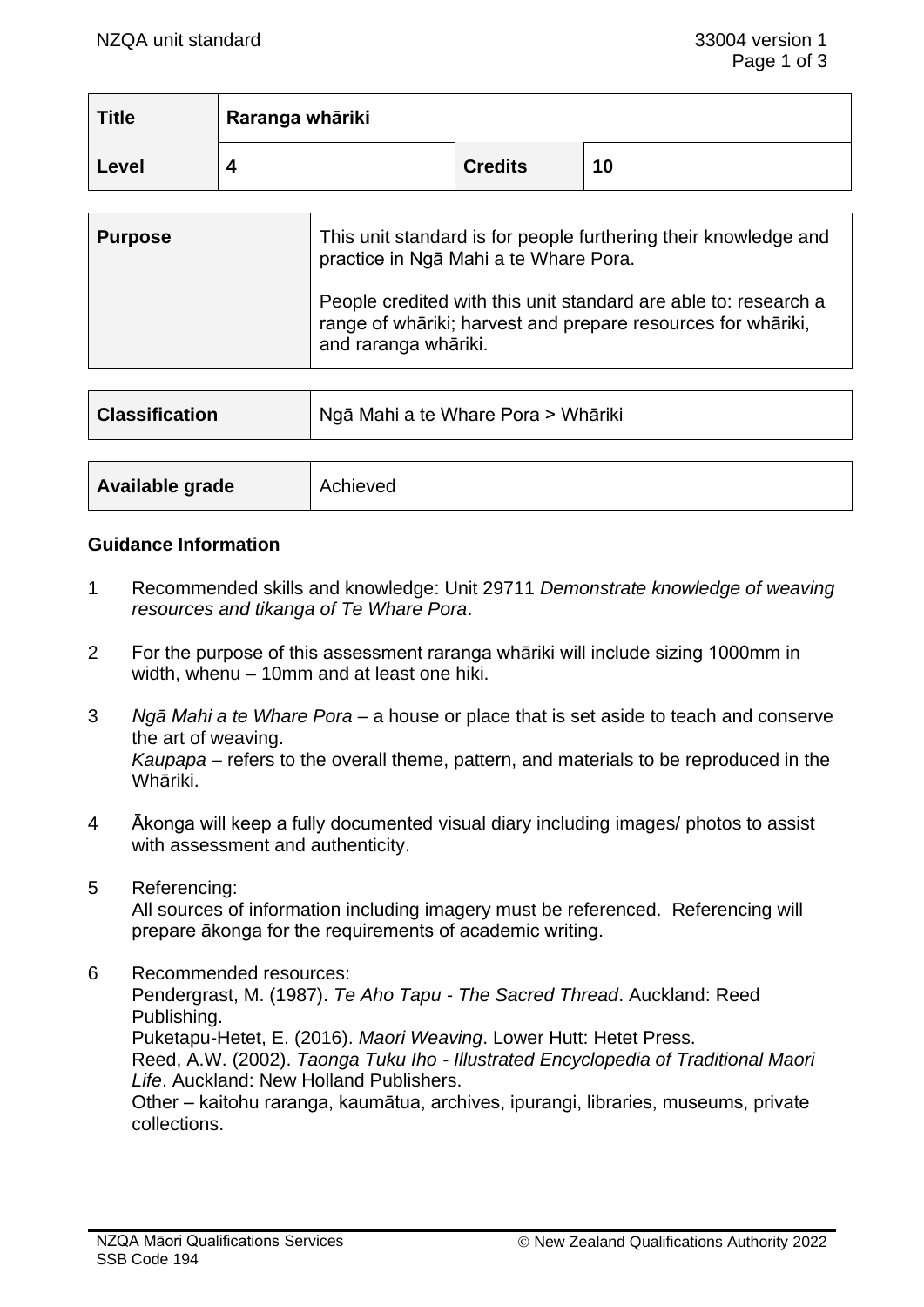# 7 Glossary

Hiki refers to the techniques of replacing the short whenu with long whenu to enable the weaving to continue. Hiki may also be used to change pattern and colour. *Papa* refers to the woven section that lays either side of the hiki/join of a whāriki.

# **Outcomes and performance criteria**

# **Outcome 1**

Research a range of whāriki

# **Performance criteria**

| 1.1 |  | Identify natural habitats customary resources for whariki. |  |
|-----|--|------------------------------------------------------------|--|
|     |  |                                                            |  |

Range must include three resources.

1.2 Identify the construction of whāriki

Range hiki, tapiki, papa.

# **Outcome 2**

Harvest and prepare resources for whāriki

## **Performance criteria**

- 2.1 Sufficient quantities or resources are harvested.
	- Range includes but is not limited to  $-$  quality, width, and length of whenu.
- 2.2 Whenu are prepared in accordance with project requirements.

Range boiled and/or dyed, pattern.

# **Outcome 3**

Raranga whāriki

#### **Performance criteria**

3.1 Raranga whāriki in accordance with project specifications and kaupapa.

| <b>Replacement information</b> | This unit standard and unit standards 32999, 33000, 33002<br>replaced unit standard 7900. |
|--------------------------------|-------------------------------------------------------------------------------------------|
|                                |                                                                                           |

| <b>Planned review date</b> | 31 December 2026 |
|----------------------------|------------------|
|----------------------------|------------------|